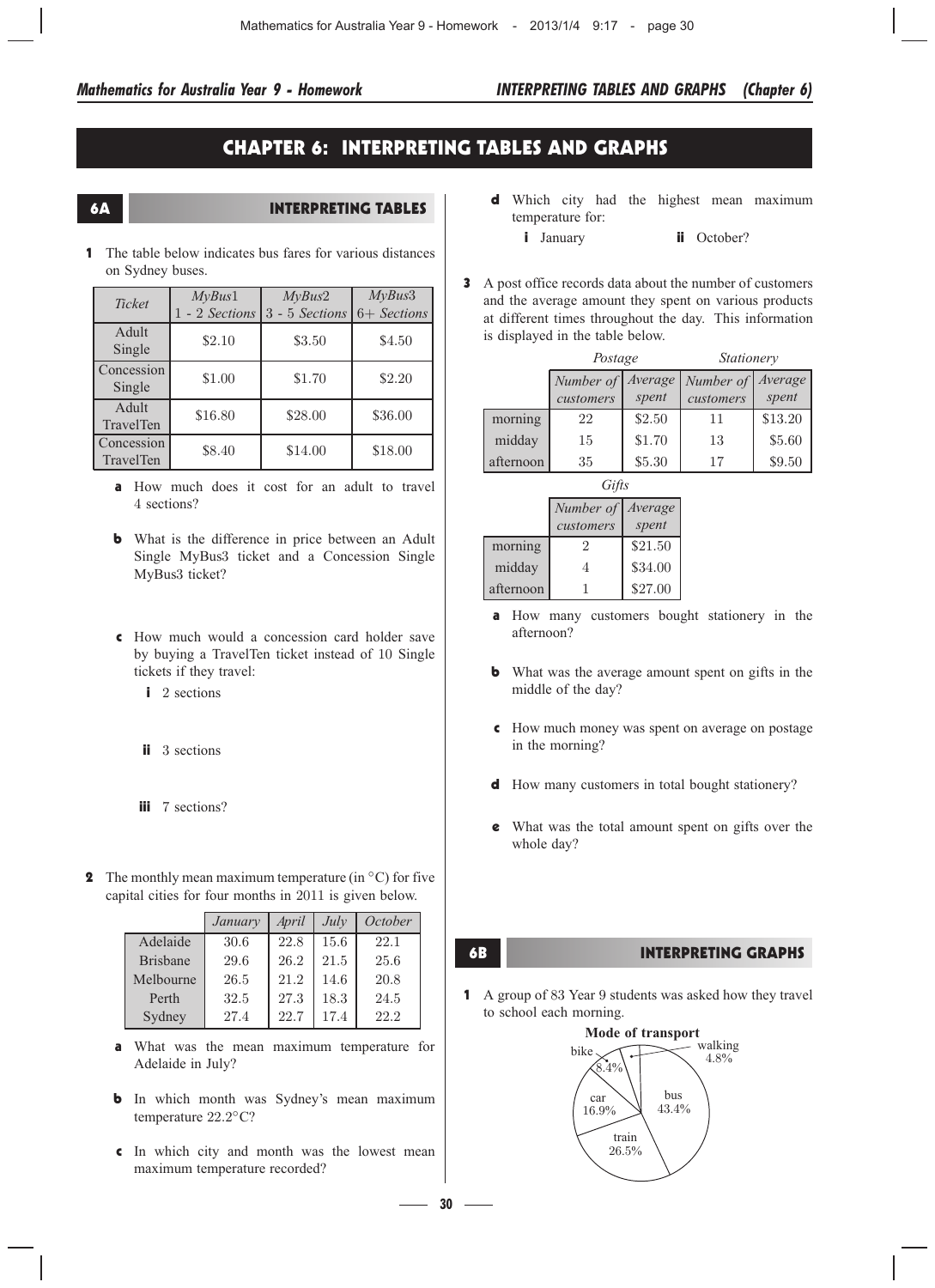- a What percentage of students caught the train to school?
- **b** What was the most common mode of transport?
- c How many students travel by:
	- i car ii bike?
- 2 The graph shows the number of Australian residents travelling abroad to the top 5 tourist destinations in 2009.

**Top** 5 **Australian outbound tourist destinations**

|  | New Zealand          |  |  |  |     |  |                    |  |
|--|----------------------|--|--|--|-----|--|--------------------|--|
|  | <b>United States</b> |  |  |  |     |  |                    |  |
|  | Indonesia            |  |  |  |     |  |                    |  |
|  | United Kingdom       |  |  |  |     |  |                    |  |
|  | Thailand             |  |  |  |     |  | Departures (1000s) |  |
|  |                      |  |  |  | 600 |  |                    |  |

- **a** Estimate the number of Australian tourists to: **i** Indonesia **ii** Thailand.
- **b** What was the number one tourist destination?
- c How many more people travelled to the United States than to the United Kingdom?
- 3 The size of Chloe's quarterly electricity bill is displayed in the graph below.

| $-180^{(8)}$    |      |      |      |      |      |      |      |
|-----------------|------|------|------|------|------|------|------|
| 160             |      |      |      |      |      |      |      |
| 140             |      |      |      |      |      |      |      |
| 120             |      |      |      |      |      |      |      |
| 100             |      |      |      |      |      |      |      |
| $\frac{80}{60}$ |      |      |      |      |      |      |      |
| $\frac{40}{20}$ |      |      |      |      |      |      |      |
|                 |      |      |      |      |      |      |      |
| Feb             | May  | Aug  | Nov  | Feb  | May  | Aug  | Nov  |
| 2010            | 2010 | 2010 | 2010 | 2011 | 2011 | 2011 | 2011 |

- a How much was Chloe's electricity bill for the quarter ending August 2010?
- **b** Find the decrease in Chloe's electricity bill from February 2011 to May 2011.
- c Describe the percentage change in the electricity bill from:

**31**1

i May 2011 to August 2011

**ii** February 2010 to November 2010.

### 6C LINE GRAPHS

1 The line graph shows the variation in the price of gold over a 30 day period.



- a Find the gold price on July 31st.
- **b** i What was the minimum gold price over the 30 days?
	- ii On which day did this minimum price occur?
- c When did the gold price increase the most?
- d Describe the percentage change in the price of gold from:
	- **i** 6 August to 14 August
	- ii 17 July to 20 July.
- 2 The graph below shows the UV levels for one Spring day in Brisbane.

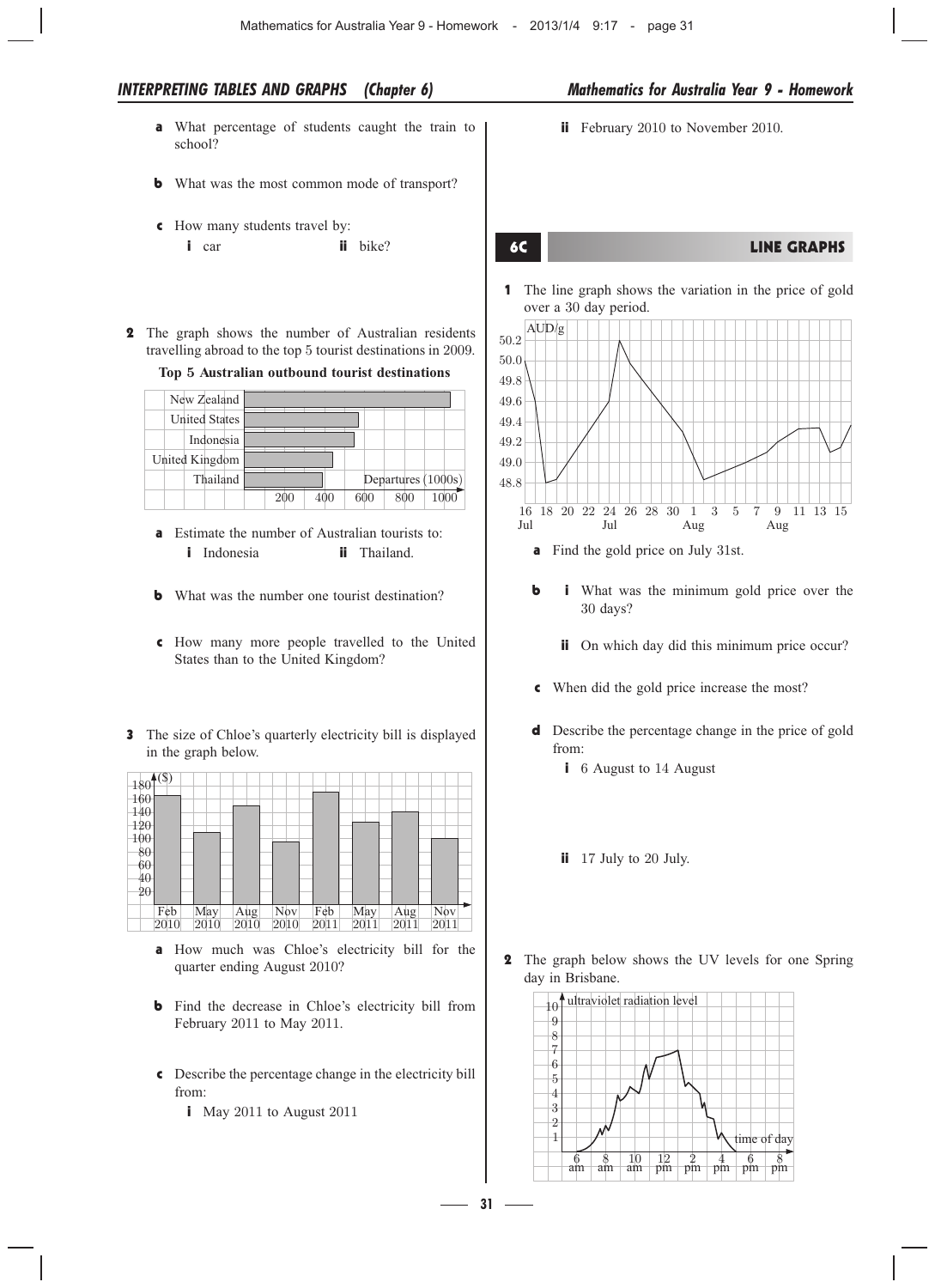- a Find the UV level at 11 am.
- **b** i What was the maximum UV level during the day?
	- ii At what time did this maximum UV level occur?
- c Was the UV level increasing or decreasing at 10 am?
- d Find the percentage increase in UV level from 9 am to 12 pm.

# **TRAVEL GRAPHS**

1 The travel graph shows the journey of a plumber travelling to jobs from home. Write a story to describe his journey.

|          |    | $\triangle$ distance (km) |    |    |    |    |    |    |    |      |
|----------|----|---------------------------|----|----|----|----|----|----|----|------|
| 80<br>60 |    |                           |    |    |    |    |    |    |    |      |
| 40       |    |                           |    |    |    |    |    |    |    |      |
| 20       |    |                           |    |    |    |    |    |    |    |      |
|          |    |                           |    |    |    |    |    |    |    | time |
|          |    |                           |    | 12 |    |    |    |    |    |      |
| am       | am | am                        | am | pm | pm | pm | pm | pm | pm | pm   |

- 2 Clara picks up a couple of friends on her way to a party. She drives for 10 minutes to Adam's house, which is 5 km away. They leave immediately and drive for 20 minutes to Bianca's house, which is 15 km away. Bianca is still getting ready, so Clara and Adam must wait 15 minutes before continuing. They complete the final 10 km of the trip to the party in 10 minutes.
	- **a** Draw a travel graph to illustrate the journey.

# *Mathematics for Australia Year 9 - Homework INTERPRETING TABLES AND GRAPHS (Chapter 6)*

- **b** For which part of the journey was Clara's speed the fastest?
- c If Clara left home at 6:30 pm, what time did she leave Bianca's house?
- 3 The graph below shows Heath's journey running from home to a nearby park.



Use the graph to determine:

- **a** the total length of the journey
- **b** the time taken to reach the park
- c the time taken to travel the first 2 km
- d the distance travelled after 25 minutes
- e the average speed for the whole journey in km/h
- f the average speed, in km/h: i from the 0 km mark to the 1 km mark
	- ii for the fastest part of the journey
	- **iii** for the last 20 minutes.

**32**1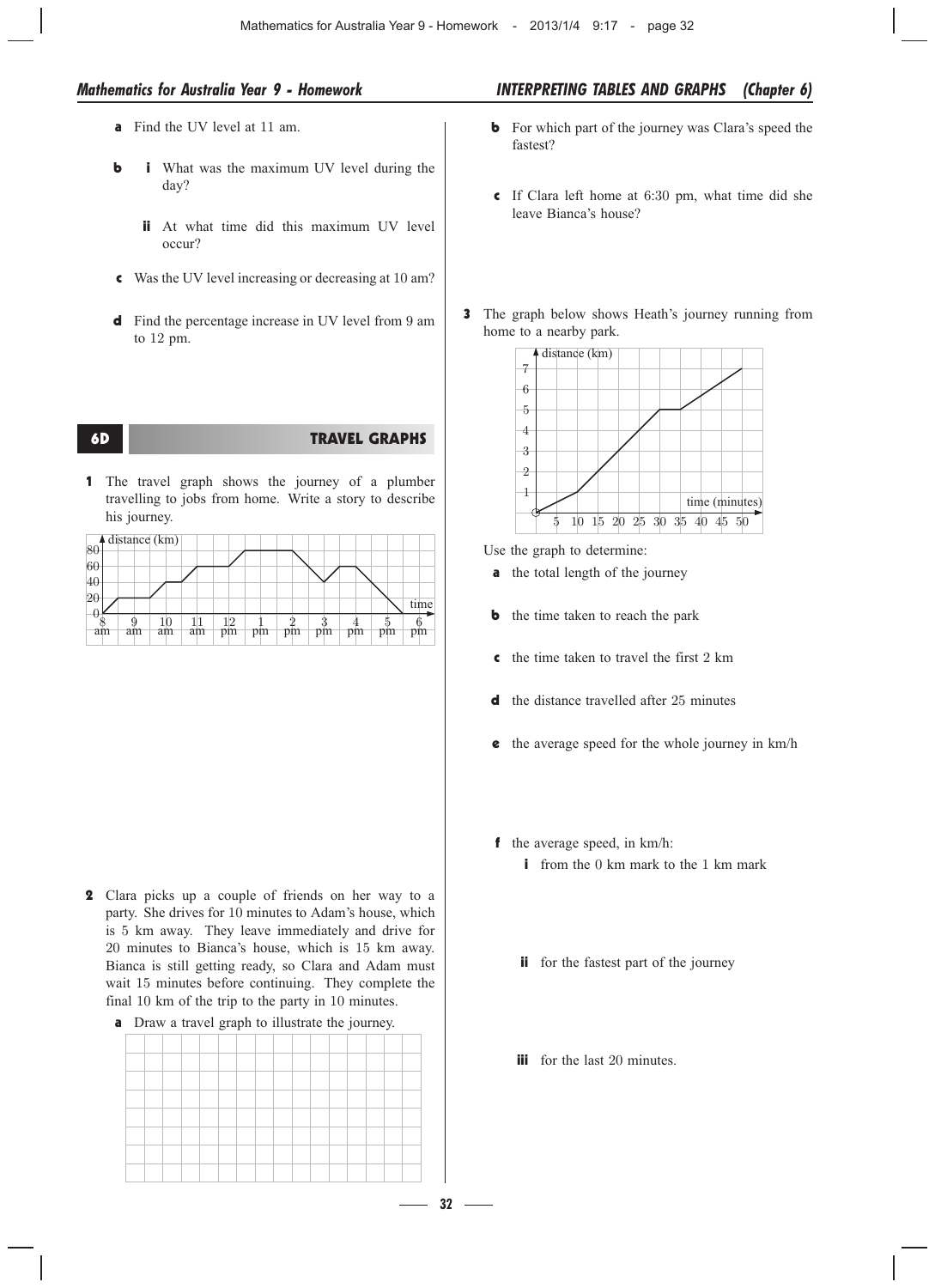# REVIEW OF CHAPTER 6

1 The table below displays characteristics of a number of types of fruit.

|            | Flesh colour   Edible skin   Edible seeds |   |   |
|------------|-------------------------------------------|---|---|
| banana     | yellow                                    | x |   |
| watermelon | pink                                      | × |   |
| orange     | orange                                    | x | x |
| grape      | green                                     |   |   |
| strawberry | pink                                      |   |   |
| apple      | white                                     |   | x |

- a Which fruits have white coloured flesh?
- **b** How many types of fruit listed have edible seeds?
- c Which fruit has pink flesh and edible seeds, but not edible skin?
- 2 The table below shows the price list for a hand car washing service.

|               | Standard Wash   Gold Wash   Polish |      |      |
|---------------|------------------------------------|------|------|
| sedan         | \$35                               | \$55 | \$35 |
| station wagon | \$40                               | \$60 | \$35 |
| 4WD/van       | \$45                               | \$65 | \$35 |

- a How much does it cost to have:
	- i a Standard Wash for a station wagon
	- ii a Gold Wash and Polish for a sedan?
- **b** Which service costs \$45?
- c How much more is a Gold Wash than a Standard Wash?
- d Find the percentage increase in cost from a Standard Wash to a Gold Wash with Polish for a 4WD/van.
- 3 A survey of 275 households asked which bathroom cleaning product they used. The results are displayed in the pie chart.



- a What percentage of households use Shine Wonder?
- **b** Which brand is the most popular?
- c What percentage of households use Sparkling Clean?
- d How many of the surveyed households use Forever Fresh?
- 4 The graph shows the number of books sold by a bookstore each year for the past five financial years.



- a How many books were sold in the financial year 2010/2011?
- **b** In which financial year were 24 000 books sold?
- c Which financial year had the most sales?
- d In which year did the greatest drop in sales occur?
- e How many more books were sold in 2007/2008 than in 2010/2011?
- f Find the percentage change in sales from: **i** 2008/2009 to 2009/2010
	- **ii** 2009/2010 to 2011/2012.
- 5 The amount of petrol in Steve's car fuel tank over a two week period is displayed on the line graph.



**33**1